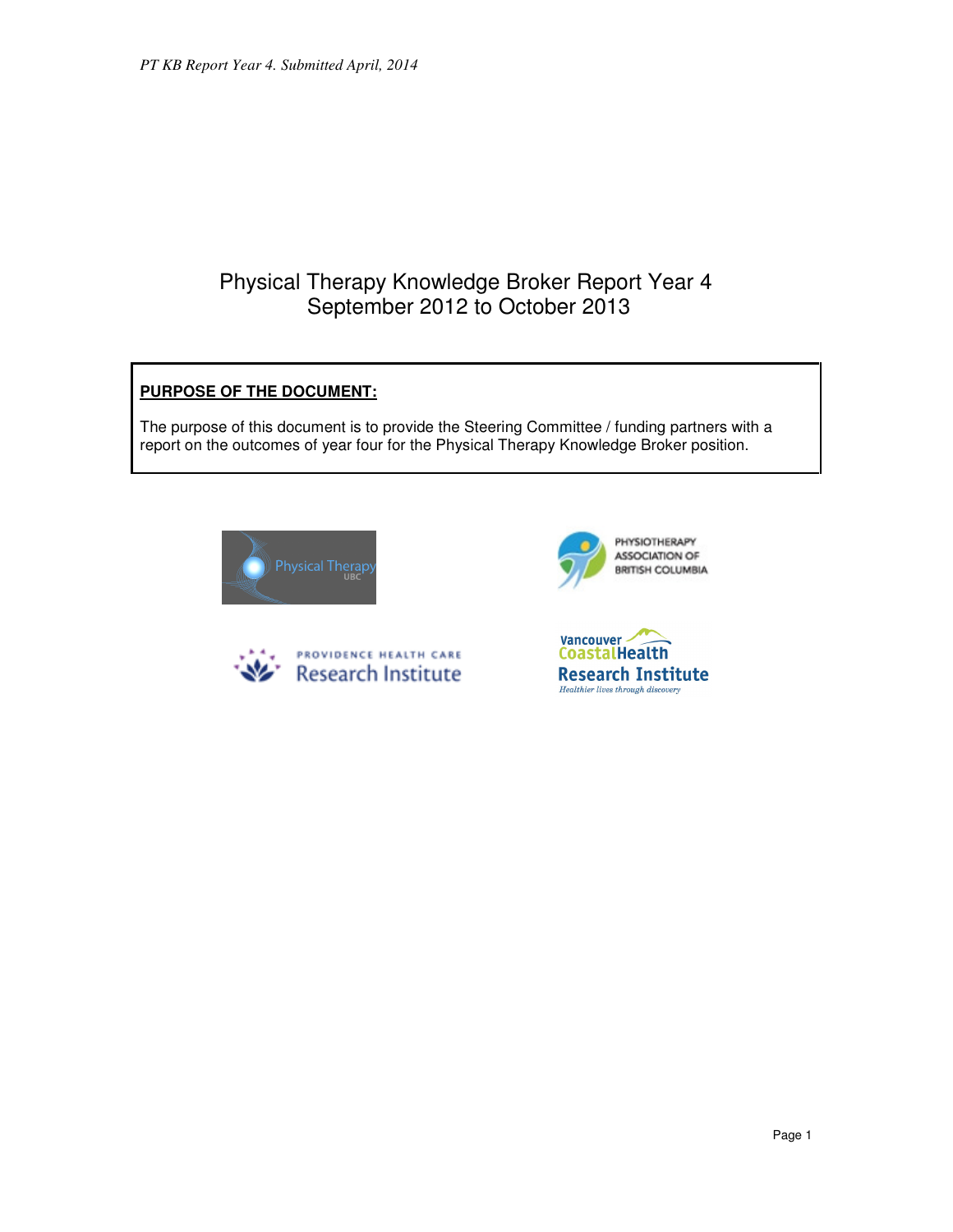| <b>Physical Therapy Knowledge Broker</b><br><b>Report Year 3</b> | <b>Submitted by: Alison M Hoens</b> |
|------------------------------------------------------------------|-------------------------------------|
| Date: April 2 2014                                               | <b>Version Number: 1</b>            |

# **1. PROGRESS ON GOALS & DELIVERABLES**

**Goal 1: Establish a web presence for the PT knowledge brokering initiative**

• **Develop and maintain a web page for KT within the UBC Department of Physical Therapy and PABC websites with links to funding partners. The page will host documentation from projects associated with the PT KB role, KT resources for clinicians /decision-makers / researchers, and links to other pertinent KT sites.**

The PT KB will develop the webpage by Sept 2009 and maintain the web page for the duration of the appointment. The funding partners will provide access to the required resources (e.g. technical assistance.

# **Year end report**

- Both UBC Department of Physical Therapy and PABC websites house PT KB web pages (established Aug 2009). Content includes: background information on the KB role, regular updates on the respective KB projects, the research collaboration registry and an inventory of KT links and evidence-based practice resources. The KB pages on the PABC website are linked to the Clinical Library and include podcasts of the webinars. The UBC Dept of PT website in August 2013 provided a button on the introductory page to link directly to the Knowledge Broker pages. Notification of updates to content on the web pages is provided by e-blasts from the PABC CEO and librarian and newsletters from both the UBC Dept of PT and PABC.

- Reach Indicator: Google Analytics for Knowledge Broker pages on PABC website: Total number of hits Sept 30 2012 to Sept 30 2013 for the Library & Knowledge Centre = 6109 hits. The following table provides the average number of hits/month since inception of the KB position:

| <b>PABC</b> | Sept 1 2009 -<br>Dec 8 2009 | Jan 1 2010 $-$<br>Sept 10 2010 | April 1 2011 -<br>Sept 21 2011 | Sept 30, 2011 -<br>Sept 30 2012 | Sept 30, 2012 -<br>Sept 30, 2013 |
|-------------|-----------------------------|--------------------------------|--------------------------------|---------------------------------|----------------------------------|
| Avg # of    | 61                          | 133                            | 141.6                          | 203.6                           | 515.8                            |
| hits/month  |                             |                                |                                |                                 |                                  |

\*Note: Selection of dates and accuracy of the metrics on website activity continues to be complicated by changes by the PABC and UBC Dept of PT to the organization of their respective websites.

| <b>UBC</b>       | April 1 2013-Sept 30, 2013                                                      |
|------------------|---------------------------------------------------------------------------------|
| Overview         | 136                                                                             |
|                  | Note that there was a dramatic increase in views $(\sim 3,300)$ between Sept 30 |
|                  | 2013-March 1 2014 after adding a 'button' on the homepage of the UBC Dept       |
|                  | of PT to the KB page and an announcement in the newsletter regarding            |
|                  | resources on the site                                                           |
| Location         | 70% Canada                                                                      |
|                  | Other: USA, Australia, Netherlands, India, Ireland, Germany, Spain,             |
|                  | Switzerland                                                                     |
| New vs returning | 75% new                                                                         |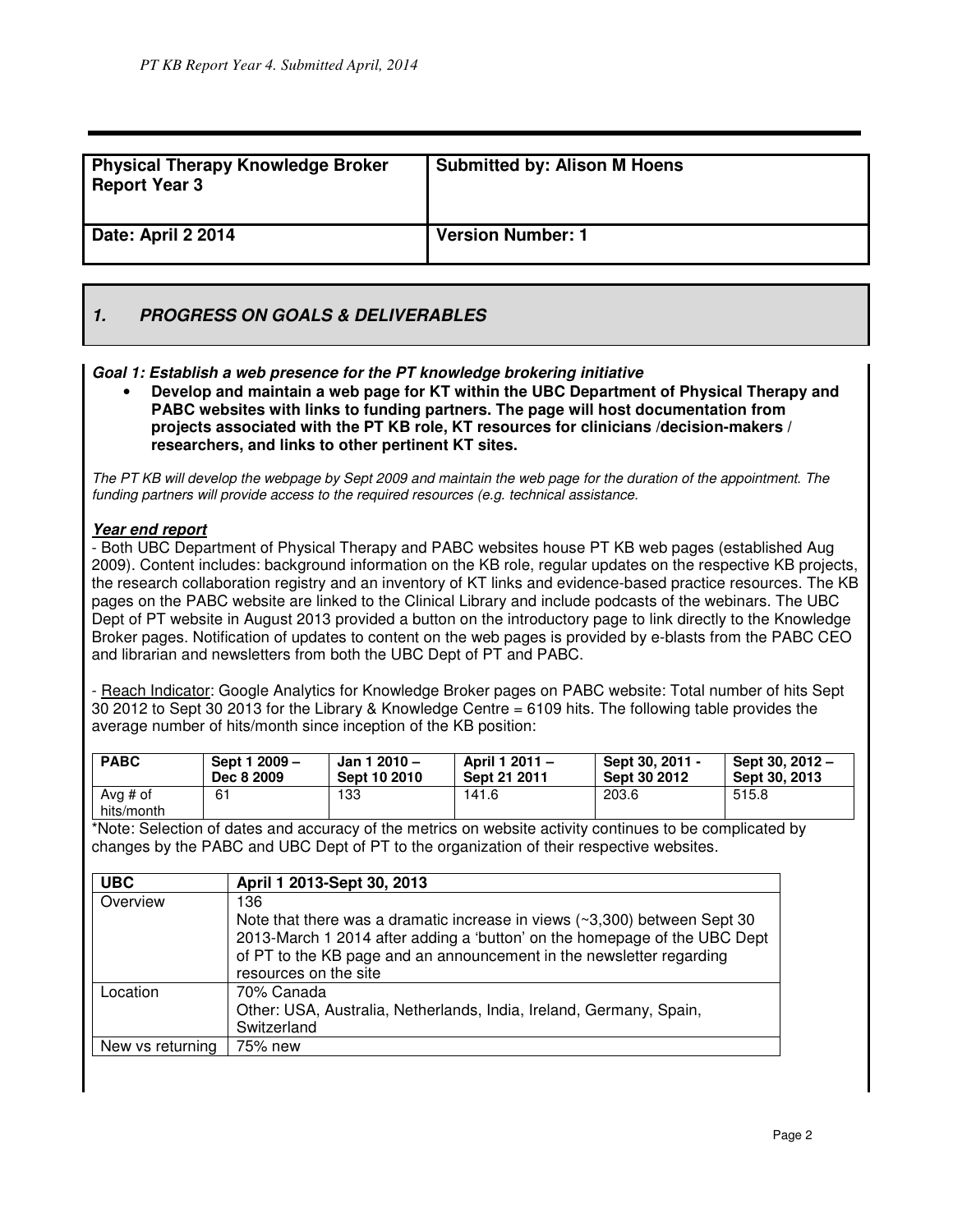# **Next steps**

- Continue to update webpages with progress reports on KB projects.
- Continue to develop evidence-based practice resources and post on websites.

- Continue to promote webpage content, especially that of UBC Dept of PT website, through public practice distribution email list, UBC newsletter, PABC newsletters and PABC e-blasts.

# **Goal 2: Facilitate PT clinician / researcher partnerships in BC**

- Identify PT clinicians and researchers for potential clinician / researcher partnerships
- Link PT clinicians and researchers for integrated KT and end-of-grant KT collaboration opportunities

The PTKB will develop (by Oct 2009) and maintain a directory of clinicians and researchers with interest and capacity for partnerships and link members for potential collaborations. The funding partners will assist in circulating the call for directory membership and communicating with the PT KB all potential projects for collaboration.

#### **Year end report**

- Updated research collaboration registry (developed May 2010; updated Feb 2011 & Nov 2013). Currently 129 PTs (100 in 2011/12) across BC registered themselves as researchers, decision-makers and/or clinicians in various practice areas (e.g. orthopaedics, cardiorespiratory). The registry is posted on UBC & PABC websites and this year we established online registration. The registry has been used to (1) facilitate research partnerships (2) identify clinical questions for MPT student research projects and (3) develop special interest groups (e.g. Cancer Interest Network). It was accessed 59 times from the PABC website during the past year.

#### **Partnerships (provincial & national)**

The following table presents the number of participants, for each partner group, for the previous and current reporting period and the corresponding percentage increase between these reporting periods.

| <b>Partner Group</b> | # participants<br>2010-2011 | # participants<br>2011-2012 | # participants<br>2012-2013 |
|----------------------|-----------------------------|-----------------------------|-----------------------------|
| Clinicians           |                             | 87                          | 102                         |
| Researchers          | 22                          | 32                          | 38                          |
| Decision makers      |                             | 23                          | 23                          |
| <b>Students</b>      |                             | 24                          | 30                          |

## **Next steps**

- Continue to work with UBC Dept of PT faculty, VCHRI, PHCRI, PABC and Practice Leaders in Health Authorities to identify opportunities for clinician & decision-maker collaborators.

#### **Goal 3: Enhance access to evidence-based learning resources and knowledge products for PTs in BC**

- Identify existing and develop new learning resources and on-line guides to assist clinicians in acquiring, appraising, synthesizing and applying knowledge into practice
- Provide on-line access to the learning resources, guides and other knowledge products

## **Year end report**

- Performed a review of existing on-line resources (July-Aug 09) and created an inventory (Nov 09) of those which are most useful. Worked with UBC and PABC librarians to select and/or synthesize preferred resources.

- Developed, disseminated, and supported the use of a number of evidence-based resources for BC PTs: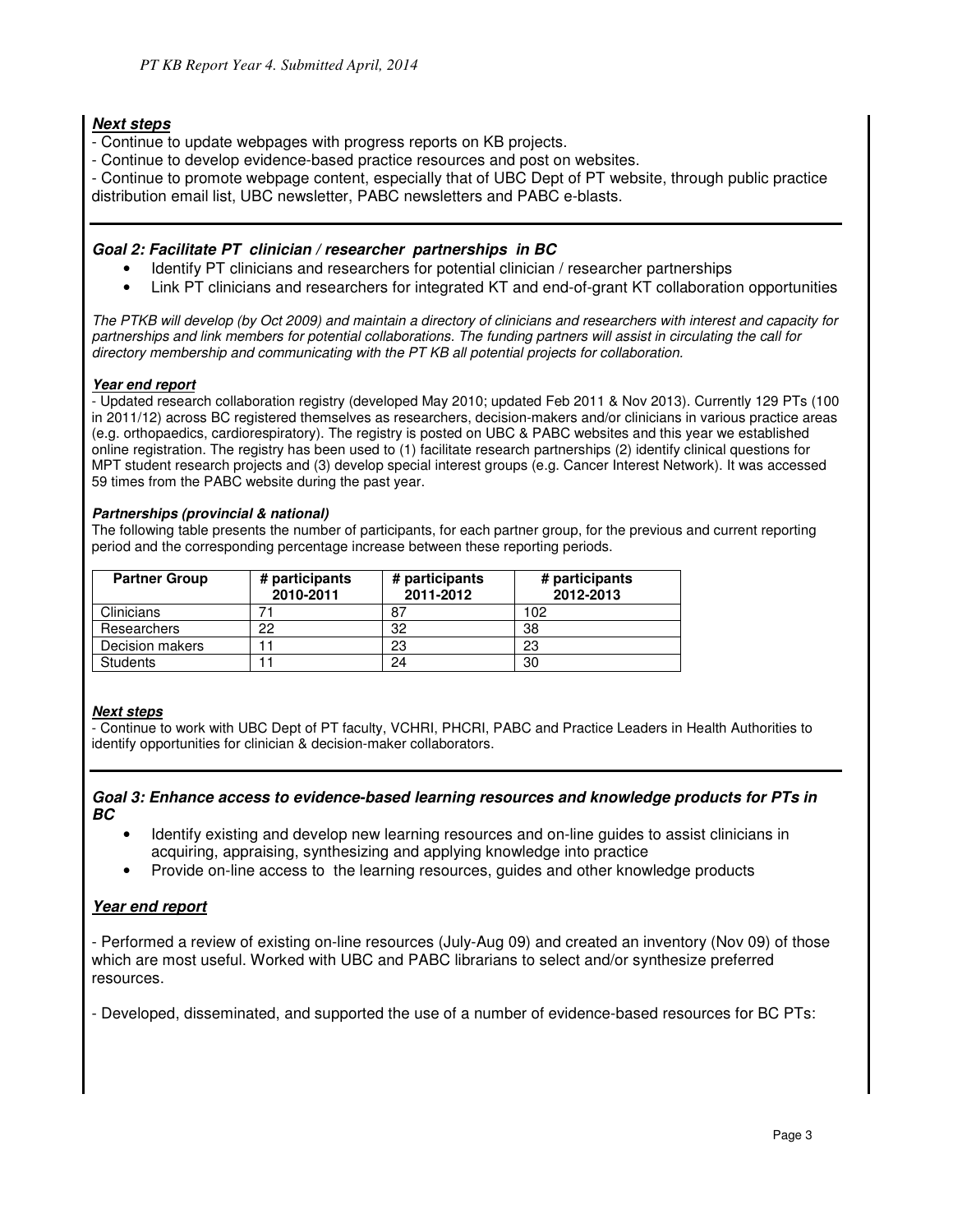| <b>Resource</b>                                                                                    | <b>Purpose</b>                                                                                                                                                                                                                                                                                                                                                     | # of hits<br>Apr 2011-<br><b>Sept 2011</b>                                                                                                  | # of hits<br>Sept 2011-<br><b>Sept 2012</b>                                                                                             | # of hits<br>Sept 2012 -<br><b>Sept 2013</b> |
|----------------------------------------------------------------------------------------------------|--------------------------------------------------------------------------------------------------------------------------------------------------------------------------------------------------------------------------------------------------------------------------------------------------------------------------------------------------------------------|---------------------------------------------------------------------------------------------------------------------------------------------|-----------------------------------------------------------------------------------------------------------------------------------------|----------------------------------------------|
| Cryotherapy:<br>Why, When &<br>How                                                                 | - Decision-making tool to guide<br>safe and effective application of<br>cryotherapy and other related<br>interventions to manage pain,<br>inflammation, edema and swelling                                                                                                                                                                                         |                                                                                                                                             | 58                                                                                                                                      | 148                                          |
| Electrophysical<br>Agents:<br>Contraindications<br>and Precautions                                 | - Decision-making tool to guide<br>safe application of electrophysical<br>agents                                                                                                                                                                                                                                                                                   | U of<br>Toronto<br>Press;<br>$-210,000$<br>mailed<br>- 1620 hits<br>- 822 print<br>orders (113<br>in USA)<br>$-157$<br>electronic<br>orders | U of T Press:<br>4, 403 views<br>1,987<br>downloads<br>986 purchased<br>1383<br>purchased<br>since<br>publication<br>PABC:<br>102 views | $238$ (PABC)                                 |
| <b>SAFEMOB</b>                                                                                     | - Decision-making tool to guide<br>safe mobilization of acutely ill<br>patients<br>- Inventory of literature and links to<br>support SAFEMOB tool<br>- Recording of webinar<br>demonstrating how to use the<br>SAFEMOB tool                                                                                                                                        | 87                                                                                                                                          | 77                                                                                                                                      | 104                                          |
| Skin & Wound-<br>Use of electrical<br>stimulation and<br>ultrasound to<br>promote wound<br>healing | - Recording of lecture outlining the<br>theory and evidence for use of<br>electrical stimulation and<br>ultrasound to promote wound<br>healing<br>- Recording of practical<br>demonstration<br>- Detailed list of required<br>equipment<br>- Step by step guide on the<br>application of electrical stimulation<br>- References<br>- Links to additional resources | 97                                                                                                                                          | 164                                                                                                                                     | 133                                          |
| Outcome<br>measures for<br><b>Total Joint</b><br>Arthroplasty                                      | - Inventory of valid, reliable,<br>sensitive and specific outcome<br>measures including information on<br>what it measures, who to use it<br>for, how to use it and how to score<br>it                                                                                                                                                                             | 75                                                                                                                                          | 75                                                                                                                                      | 122                                          |
| Inventory of<br>databases for<br>outcome<br>measures                                               | - List of links to databases for<br>rehabilitation-related outcome<br>measures                                                                                                                                                                                                                                                                                     | <b>Not</b><br>available                                                                                                                     | 79                                                                                                                                      | 182                                          |
| Safe Handling of<br>Patients                                                                       | - A series of 4 'alerts' with key<br>information to guide safe handling<br>of patients in acute care settings<br>- Inventory of resources/links eg.<br>lifting and handling devices                                                                                                                                                                                | 209                                                                                                                                         | 52                                                                                                                                      | 87                                           |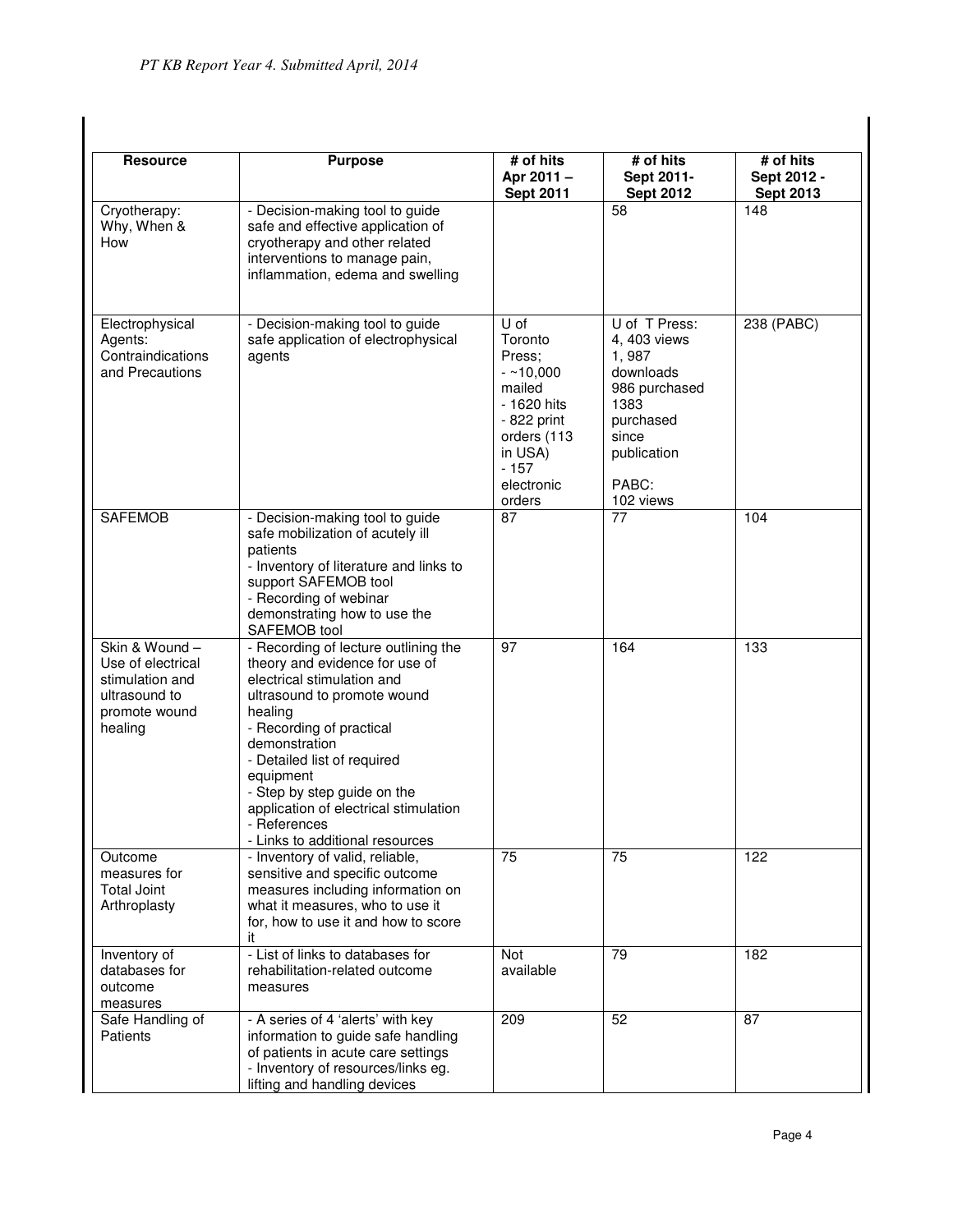| Achilles        | - (1) Summary of the evidence of     |     | 1102 (PABC)   | 510 (PABC)     |
|-----------------|--------------------------------------|-----|---------------|----------------|
|                 |                                      |     |               |                |
| Tendinopathy    | interventions (2) Algorithm (3)      |     |               |                |
| <b>Toolkit</b>  | Details of individual articles (4)   |     | 2,054 from 43 | 16,000 from    |
|                 | Exercise prescription (5) Laser      |     | countries     | 45 countries   |
|                 | dosage calculation (6) Summary       |     | (Physiopedia) | (Physiopedia)  |
|                 | of medical & surgical interventions  |     |               |                |
|                 |                                      |     | Not available | 84 (BJSM)      |
|                 |                                      |     | (BJSM)        |                |
| Lateral         | (1) Summary of the evidence of       |     |               | 191 (PABC)     |
| Epicondyle      | interventions (2) Algorithm (3)      |     |               |                |
| Tendinopathy    | Details of individual articles (4)   |     |               | 2065, 18       |
| Toolkit         | Exercise prescription (5) Manual     |     |               | countries      |
|                 | Therapy (6) Braces, Splints &        |     |               | (Physiopedia)  |
|                 | Taping (7) Laser dosage              |     |               |                |
|                 | calculation (8) Medical & surgical   |     |               | 45 (BJSM)      |
|                 | interventions (9) Outcome            |     |               |                |
|                 | Measures                             |     |               | This changed   |
|                 |                                      |     |               | my practice    |
|                 |                                      |     |               | UBC CPD        |
|                 |                                      |     |               | GP blog $\sim$ |
|                 |                                      |     |               | 8000           |
|                 |                                      |     |               | hits/month     |
|                 |                                      |     |               |                |
| Acute           | - Summary of project, Link to        | 76  |               | 88             |
| Exacerbation of | systematic review                    |     |               |                |
| <b>COPD</b>     |                                      |     |               |                |
| Botox and       | - Algorithm for evidence-informed    | 99  |               | 98             |
| spasticity:     | practice for management of           |     |               |                |
| management      | spasticity; Inventory of appropriate |     |               |                |
| algorithm and   | outcome measures to evaluate         |     |               |                |
| inventory of    | effectiveness of botox               |     |               |                |
| outcome         |                                      |     |               |                |
| measures        |                                      |     |               |                |
| Guidelines for  | - Updated practice guideline for     | 50  |               | 79             |
| provision of    | provision of wheelchairs in          |     |               |                |
| wheelchairs in  | progressive neuromuscular            |     |               |                |
| progressive     | disease                              |     |               |                |
| neuromuscular   |                                      |     |               |                |
| disease         |                                      |     |               |                |
| Research        | - Database of PTs in BC who wish     | 45  |               | 59             |
| Collaboration   | to be contacted for potential        |     |               |                |
| Registry        | involvement as researchers,          |     |               |                |
|                 | decision-makers or clinicians in     |     |               |                |
|                 | specific areas of practice           |     |               |                |
| Overview of the | - Outline of the PT KB position      | 126 |               | 126            |
| PT KB position  | (role, scope, activities)            |     |               |                |

- Provision of Journal clubs via webinars for PABC members. The following table provides the metrics for PABC journal clubs:

| <b>Date</b>  | Topic                                               | Partner(s)                                       | Attendees/<br><b>Registrants</b> | Downloads of<br>recordings                                                    |
|--------------|-----------------------------------------------------|--------------------------------------------------|----------------------------------|-------------------------------------------------------------------------------|
| Oct<br>2013  | Lateral Epicondyle<br>Tendinopathy (LET)<br>Toolkit | Lateral Epicondyle<br>Tendinopathy Task<br>Force | 44/81                            | Released after<br>reporting period -<br>views Oct 2013-<br>March $2014 = 125$ |
| June<br>2013 | Closed vs Open<br>Kinetic Chain<br>Exercise         | Nadine Plotnikoff                                | 60/104                           | 438                                                                           |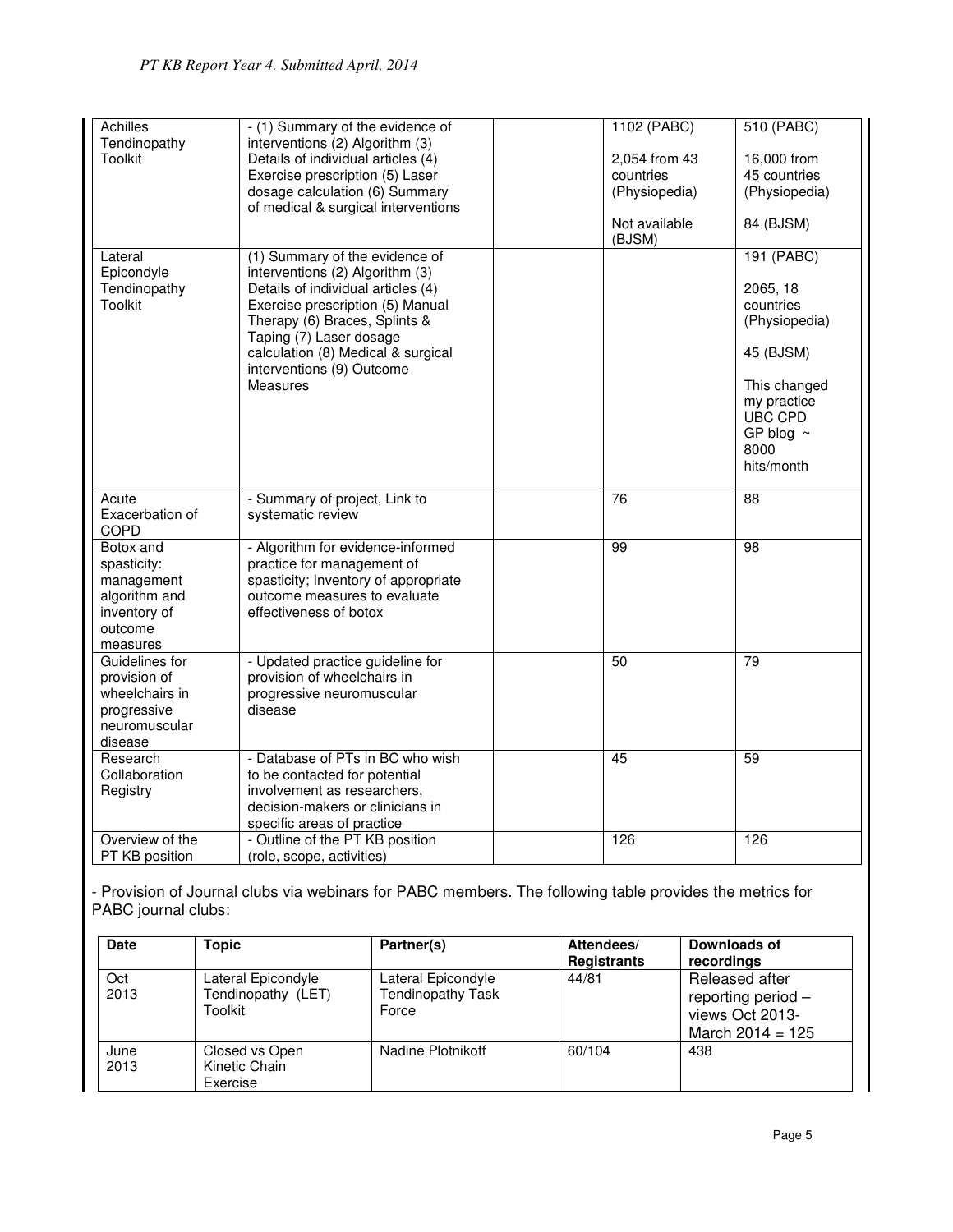| April<br>2013 | Kinesiotaping   | Pauline Martin | 70/145  | 509   |
|---------------|-----------------|----------------|---------|-------|
| Feb<br>2013   | Frozen Shoulder | Dawn Siegel    | 127/169 | 2,270 |

For **2012-2013**, the webinar series is entitled "The Ease (E's) of Practice: Evidence, Experience and Expertise". The purpose, using a popular topic, is to illustrate the process to access, appraise and apply evidence from the literature and integrate it with evidence from clinical expertise and patient preference. In 2011-2012, the focus of the journal club webinars was to teach participants how to appraise the quality of a systematic review and meta-analysis. Partners for presentations included either Faculty from UBC Dept. of Physical Therapy or clinicians with clinical postgraduate training, expertise and have instructed postgraduate clinical education courses in the topic area.

In 2010-2011, the focus of the journal club webinars was to teach participants how to appraise the quality of a randomized controlled trial. Partners for presentations included Faculty from UBC Dept. of Physical Therapy.

For 2013-2014, the webinar series is entitled "Outcome Measures: The Golden Key"

The journal clubs include desk-top sharing of articles, complementary evidence, images (including a whiteboard), polling questions providing real-time sharing of facts and opinions and a chat box for posting questions. Additionally, key concepts from the content of the topic, methodological design and statistical analysis are highlighted.

Each journal club is preceded by a pre-webinar questionnaire to establish the spectrum of knowledge and self-efficacy with evidence-based skills. Further it provides an opportunity for participants to articulate their 'burning questions' regarding the topic. The post-webinar questionnaire provides a means to measure how 'effective' the webinar was in enhancing this knowledge and self-efficacy of participants. Finally, it provides participants with an opportunity to articulate the components that they most and least valued in the format of the session. The following table provides the mean and range of improvement of a sample of outcomes from the pre/post evaluations of the 3 Ease of Practice webinars presented in 2012/2013:

| Indicator (% change pre to<br>post webinar)                                                                           | Frozen<br><b>Shoulder</b> | Kinesiotaping | <b>Open vs Closed</b><br><b>Kinetic Chain</b> |
|-----------------------------------------------------------------------------------------------------------------------|---------------------------|---------------|-----------------------------------------------|
| % positive change in being<br>very confident in finding<br>articles relevant to the topic                             | 49.9%                     | 23.5%         | 14.6%                                         |
| % positive change in being<br>very confident in appraising<br>the articles related to the topic                       | 11.4%                     | 15.6%         | 11.4%                                         |
| % positive change in being<br>very confident in applying<br>the information from the<br>articles related to the topic | 26.8%                     | 20.7%         | 18.6%                                         |

- 79.3% of participants stated that they were "Much more confident" in knowing how to use the LET Toolkit after the webinar and all could articulate at least one thing that they would change their practice in order to better match the evidence from the literature.

The following comments are a selection of those obtained from journal club participants for webinars in 2012-2013

"Excellent material … a brilliant job of hitting home the key points which can be applied in my practice." "… [this information] can be directly applied to my practice tomorrow."

"Practical tips that will affect my practice."

"I was impressed by the modelling of how to conduct evidence-based practice and apply the findings."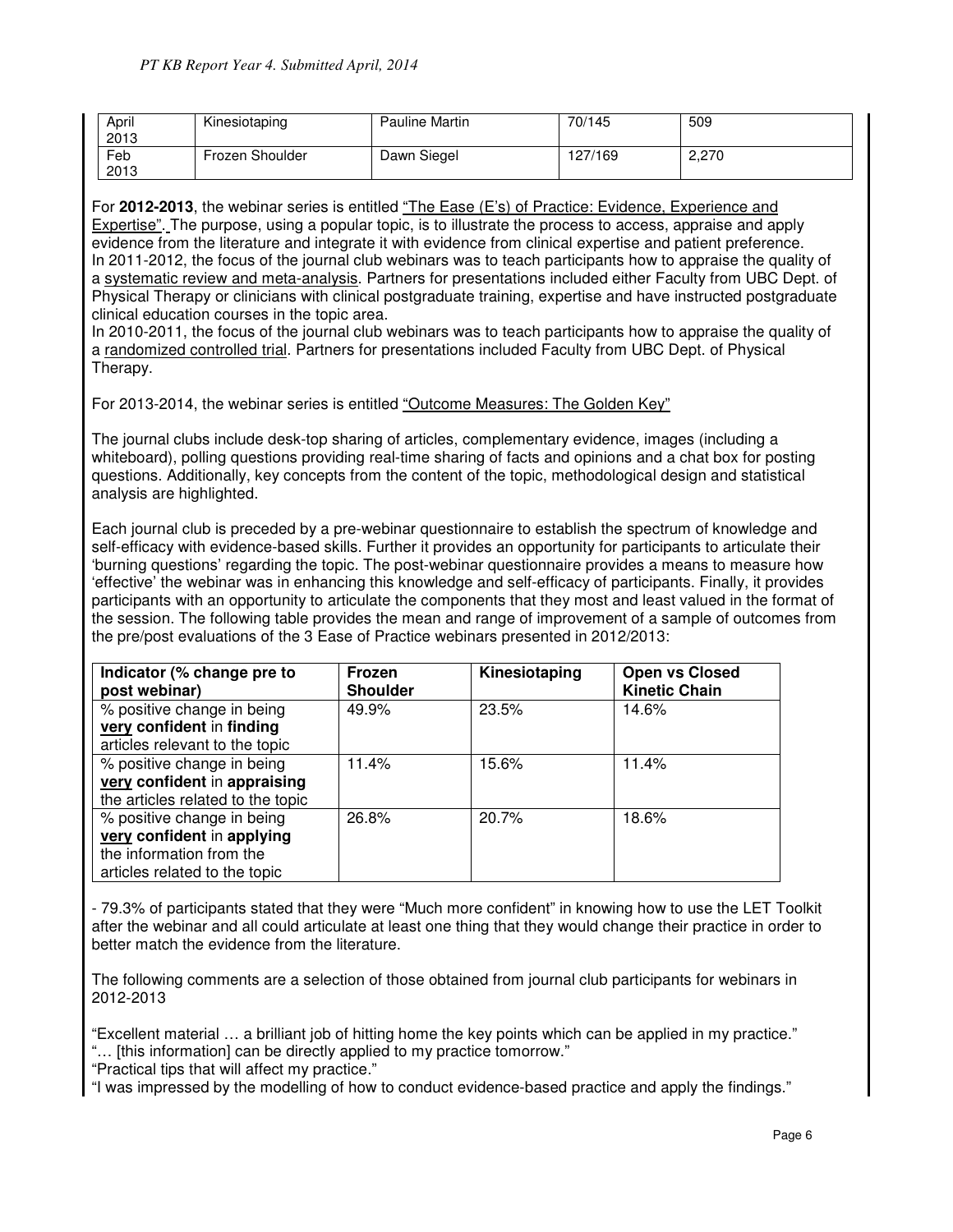"Challenging pre-perceived notions is very important. Well done." "Your efforts will definitely impact my work practices."

# **Next steps**

- Continue to develop, post and 'market' learning opportunities and resources that enhance knowledge and build skills for evidence-informed practice.

# **Goal 4: Identify and facilitate a KT initiative for each of the funding partners**

- Identify and facilitate an achievable project that is relevant for PT practice for each funding partner
- Ensure representation from all relevant funding partners for each KT initiative
- Ensure that the selected projects are congruent with the CIHR framework for knowledge translation

The PT KB will facilitate the collaboration between partners for development of resources/tools, implementation of resources/tools and the evaluation of the effectiveness of the interventions. The funding partners will ensure that there is assistance with resources (personnel, meeting rooms, technical support).

# **Year end report**

| <b>Project &amp; Partners</b>                                                                                                              | <b>Objectives</b>                                                                                                                                                                                                                                                                                                                                                                                                                                                                                                                                     | <b>Status</b>                                                                                                                                                                                                                                                                                                                                                                                                                                                                                                                                                                                                      |
|--------------------------------------------------------------------------------------------------------------------------------------------|-------------------------------------------------------------------------------------------------------------------------------------------------------------------------------------------------------------------------------------------------------------------------------------------------------------------------------------------------------------------------------------------------------------------------------------------------------------------------------------------------------------------------------------------------------|--------------------------------------------------------------------------------------------------------------------------------------------------------------------------------------------------------------------------------------------------------------------------------------------------------------------------------------------------------------------------------------------------------------------------------------------------------------------------------------------------------------------------------------------------------------------------------------------------------------------|
| Electrophysical<br><b>Agents Indications</b><br>Partners: PABC,<br>UBC Dept of PT,<br>Canadian<br>Physiotherapy<br>Association             | To provide Physiotherapists with an<br>evidence-informed clinical decision-<br>making aid for use of electrophysical<br>agents (eg. Laser, Ultrasound, TENS<br>etc)                                                                                                                                                                                                                                                                                                                                                                                   | Initiated in October 2013.<br>Team recruited from<br>Ottawa, U of Manitoba, U<br>of Toronto, UWO, UBC.<br>Currently defining scope<br>and format.                                                                                                                                                                                                                                                                                                                                                                                                                                                                  |
| <b>ANSWER 2</b><br>Partners:<br>Dr. Linda Li<br>Arthritis Research<br>Center<br><b>UBC</b><br><b>VGH</b><br><b>VCH</b><br><b>NCE Grand</b> | Funded by a CIHR Catalyst Grant for<br>eHealth Innovations, this project is an<br>extension of the successful ANSWER<br>decision aid tool to help patients who have<br>rheumatoid arthritis (RA) decide whether to<br>proceed with medication treatment using<br>"biologics" (genetically engineered<br>proteins) as recommended by their doctors.<br>ANSWER-2 will be integrated into an online<br>RA Patient Passport that tracks patients'<br>health status and allows them to<br>communicate this information with their<br>health professionals. | 1) Storyline and scripts<br>developed based on the<br>best evidence on the use of<br>biologics and other<br>management options in RA,<br>and the contextual factors<br>that affect a patient's<br>decision to use a treatment.<br>2) Developed the<br>ANSWER-2 prototype<br>Next steps:<br>1) Conducting usability tests<br>and refining the prototype<br>2) Undertaking a study<br>with 55 patients with RA,<br>who have received a new<br>prescription of a biologic<br>agent to determine their<br>decisional conflict.<br>medication knowledge<br>and self-efficacy before<br>and after using the<br>ANSWER-2. |
| <b>Prospective</b><br><b>Surveillance of Arm</b><br><b>Morbidity post</b><br><b>Breast Cancer</b><br>surgery                               | This project builds on preliminary work that<br>the study team has undertaken to manage<br>the significant arm morbidity for women<br>following breast cancer surgery.<br>Specific aims:                                                                                                                                                                                                                                                                                                                                                              | Completed preliminary<br>phases:<br>- community engagement<br>workshop<br>- pilot                                                                                                                                                                                                                                                                                                                                                                                                                                                                                                                                  |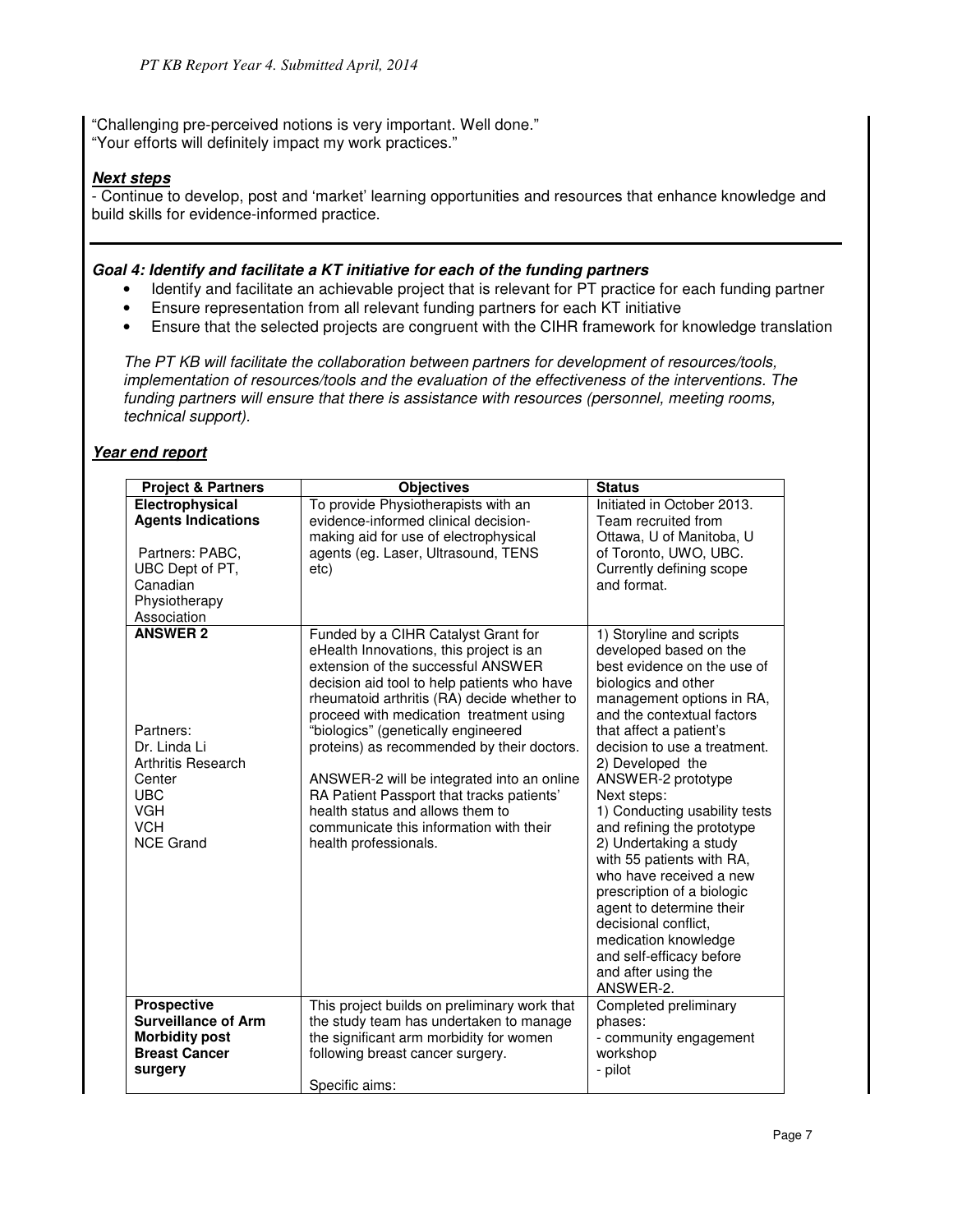| Partners:<br>Dr. K Campbell (UBC<br>Dept of PT)<br>PHC, PHCRI, VCHRI<br>Fraser Health<br><b>BC Cancer Research</b><br>Institute<br>Simon Fraser<br>University      | 1) improve the quality of research to inform<br>a change in practice with a proactive PT<br>monitoring program to reduce arm<br>morbidity<br>2) quantify the cost of delivering the<br>intervention and possible cost-savings to<br>the health care system<br>3) understand the local<br>barriers and facilitators to a change in<br>clinical practice from the point of view of<br>decisions makers, clinicians & patients.                                                                                                                                                  | RCT in process<br>Next steps:<br>- KT plan: workshop and<br>online handbook                                                                                                                                                                                                                                                                                                                                                                                                             |
|--------------------------------------------------------------------------------------------------------------------------------------------------------------------|-------------------------------------------------------------------------------------------------------------------------------------------------------------------------------------------------------------------------------------------------------------------------------------------------------------------------------------------------------------------------------------------------------------------------------------------------------------------------------------------------------------------------------------------------------------------------------|-----------------------------------------------------------------------------------------------------------------------------------------------------------------------------------------------------------------------------------------------------------------------------------------------------------------------------------------------------------------------------------------------------------------------------------------------------------------------------------------|
| <b>Total joint</b><br>arthroplasty:<br>Enhancing<br>utilization of<br>outcome<br>measurement<br>(TJAOM)<br>- Partners: UBC Dept<br>of PT, PABC, VCH,<br><b>PHC</b> | 3 synergistic projects with the following<br>objectives:<br>(1) To establish a baseline of current<br>utilization of outcome measurement (OM)<br>in TJA care<br>(2) To document clinician identified barriers<br>and solutions to use of OM in TJA care<br>(3) To develop learning resources and tools<br>necessary to facilitate use of OM in TJA<br>care<br>(4) To disseminate, implement, and<br>evaluate the uptake of the learning<br>resources and tools using the information<br>from objectives #1 and #2 in conjunction<br>with evidence from implementation science | First manuscript in press<br>Finalized recommended<br>outcome measures along<br>the continuum of care.<br>Developed KT<br>implementation &<br>evaluation plan.<br>Developing supporting<br>resources for release in<br>April 2014 (CESEI<br>learning modules,<br>videos, template of<br>letters to physicians)                                                                                                                                                                          |
| <b>AECOPD</b> project<br>Partners:<br>UBC Dept. of PT<br><b>PHCRI</b><br><b>VCHRI</b><br><b>PABC</b><br>University of Toronto<br>University of<br>Saskatchewan     | Given that SAFEMOB could not adequately<br>address the needs for safe and effective<br>exercise prescription for the unique, and<br>costly population of Acute Exacerbation of<br>Chronic Obstructive Pulmonary Disease<br>(AECOPD), the AECOPD project grew<br>from the SAFEMOB project. The AECOPD<br>team, under the direction of Dr. Pat Camp,<br>successfully secured funding from the<br>Canadian Institute of Health Research<br>Knowledge Synthesis Grant for this project.                                                                                           | The systemic review of<br>systematic reviews has<br>received over 13,000<br>views.<br>Recommendations<br>derived from a Delphi<br>process with<br>researchers & clinicians<br>from multiple disciplines<br>were combined with the<br>findings from the SR to<br>develop the decision-<br>making tool (similar to<br>that of SAFEMOB).<br>Focus groups with<br>interdisciplinary users is<br>in process.<br>A KT plan has been<br>developed and 3<br>manuscripts have been<br>published. |
| <b>Tendinopathy</b><br><b>Toolkits</b>                                                                                                                             | As a result of a call for proposals for PT KB<br>projects, the Tendinopathy Task Force was<br>struck to create a toolkit to guide PTs in<br>evidence-informed practice for patients with<br>Achilles Tendinopathy.<br>Subsequent to the success of the Achilles<br>Tendinopathy Toolkit, the Task Force<br>decided to undertake the same process for                                                                                                                                                                                                                          | <b>Completed Achilles</b><br>Tendinopathy Toolkit.<br>- Posted on the websites of<br>PABC, UBC Dept. of PT,<br>Physiopedia, British Journal<br>of Sports Medicine<br>- Recently submitted a grant<br>application to develop the                                                                                                                                                                                                                                                         |
| Partners:                                                                                                                                                          | Tennis elbow.                                                                                                                                                                                                                                                                                                                                                                                                                                                                                                                                                                 | toolkit into an app.                                                                                                                                                                                                                                                                                                                                                                                                                                                                    |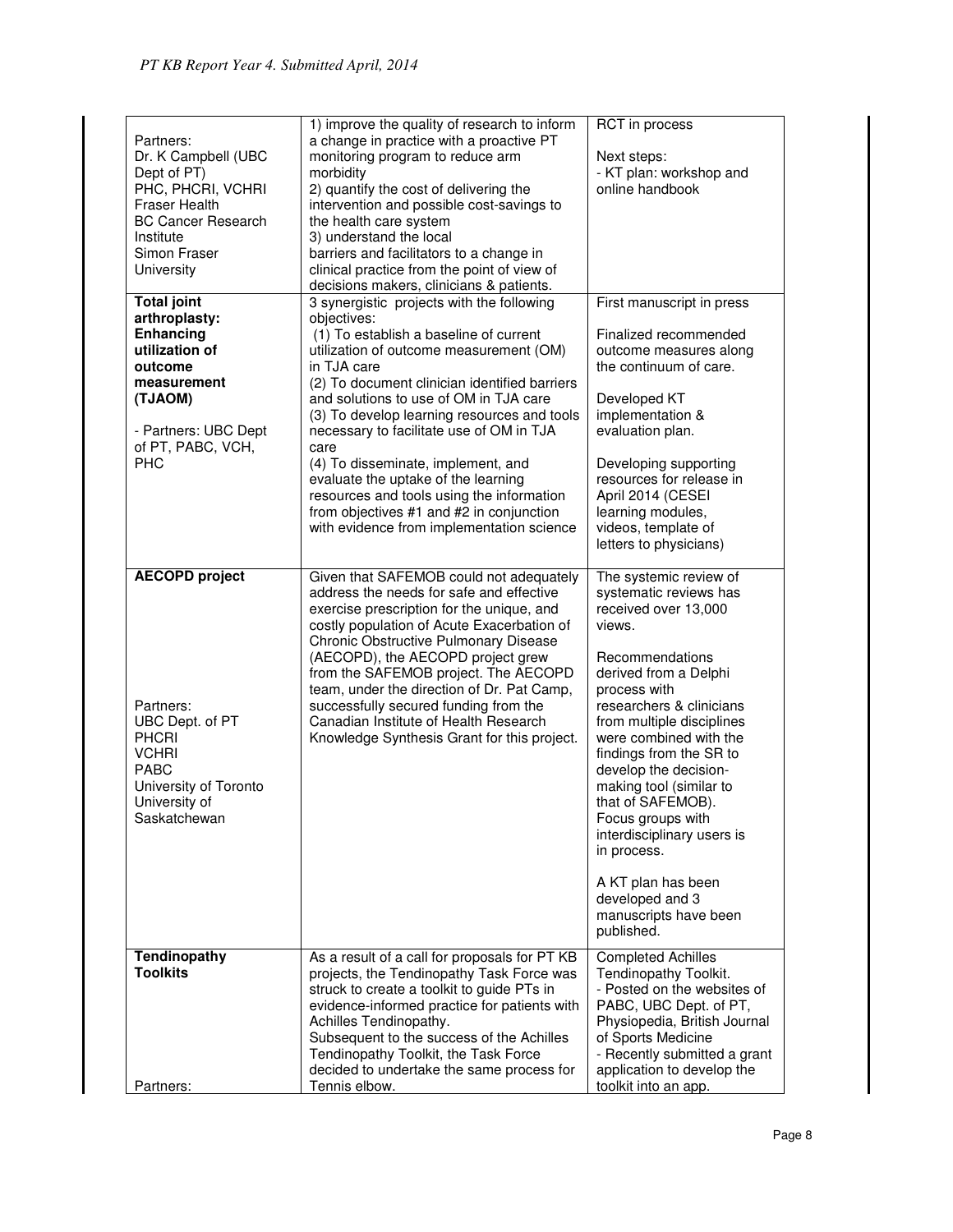| UBC Dept. of PT<br><b>VCHRI, PHCRI</b>                                                                                                                                                                                                                                                                                                     |                                                                                                                                                                                                                                                                                                                                                                                                                                                                                                                                                                    | - Presented at 5<br>conferences and 2 webinars.                                                                                                                                                                                                                                                                                                                                                                                                                                                                                                            |
|--------------------------------------------------------------------------------------------------------------------------------------------------------------------------------------------------------------------------------------------------------------------------------------------------------------------------------------------|--------------------------------------------------------------------------------------------------------------------------------------------------------------------------------------------------------------------------------------------------------------------------------------------------------------------------------------------------------------------------------------------------------------------------------------------------------------------------------------------------------------------------------------------------------------------|------------------------------------------------------------------------------------------------------------------------------------------------------------------------------------------------------------------------------------------------------------------------------------------------------------------------------------------------------------------------------------------------------------------------------------------------------------------------------------------------------------------------------------------------------------|
| <b>PARC</b>                                                                                                                                                                                                                                                                                                                                |                                                                                                                                                                                                                                                                                                                                                                                                                                                                                                                                                                    | - A new team is currently<br>evaluating the impact of the<br>Achilles Tookit on the<br>knowledge, attitudes and<br>behaviors of BC PTs.                                                                                                                                                                                                                                                                                                                                                                                                                    |
|                                                                                                                                                                                                                                                                                                                                            |                                                                                                                                                                                                                                                                                                                                                                                                                                                                                                                                                                    | <b>Tennis Elbow Toolkit</b><br>Completed in June 2013 and<br>disseminated through the<br>same mechanisms as that<br>for the Achilles Toolkit with<br>the addition of MD<br>resources: UBC CPD Blog,<br><b>BC Medical Journal</b>                                                                                                                                                                                                                                                                                                                           |
| <b>Cervical Spine</b><br><b>Trauma: Use of</b><br><b>Canadian Cervical</b><br><b>Spine Rules</b><br>Partners:<br>Dr. Linda Li & ARC<br>UBC Dept .of PT<br>PABC<br><b>VCHRI</b><br><b>PHCRI</b>                                                                                                                                             | The overarching goal of this project is to<br>ensure appropriate referral to a medical<br>doctor for imaging (X-ray), BC PTs of<br>patients with acute neck pain secondary to<br>trauma. Specifically, PTs knowledge and<br>current practice in the management of<br>acute neck pain in relation to the Canadian<br>Cervical Spine Rule (C-Spine Rule) was<br>assessed and the results used to identify<br>the need for, and inform the design of,<br>learning resources and tools to increase<br>awareness and/or use of the C-Spine Rule<br>in clinical practice | - Survey of 889 PTs in BC re<br>current practice in cervical<br>trauma, awareness of C-<br>spine rule and perceptions<br>of barriers to use of the rule<br>was completed, analyzed<br>and findings incorporated<br>into the development of<br>supporting resources which<br>were rolled out in March<br>2014 (video, webinar,<br>laminated copies of the Rule<br>& FAQ, templates of letters<br>to physicians, inclusion in<br>pre & post licensure training)<br>- Supported through<br>participation in the<br>"Foundations of KT Course<br>(VCHRI/MSFHR) |
| <b>FEATHERS</b><br>Functional<br>Engagement in<br><b>Assisted Therapy</b><br>through Exercise<br>Robotics<br>Partners:<br><b>UBC Mechanical</b><br>Engineering, Physical<br>Therapy,<br>Occupational Science<br>and Occupational<br>Therapy, Kinesiology<br><b>BC</b> Center for<br>Abilities.<br>Abilities Neurological<br>Rehabilitation | The funding is provided by the Peter Wall<br>Solutions Initiative.<br>The objective is to develop social gaming<br>programs, supported by upper-limb<br>robotics, that will enable and motivate<br>children with cerebral palsy, and older<br>adults after stroke, to practice their home<br>exercises.                                                                                                                                                                                                                                                            | - Focus groups with OTs<br>and PTs undertaken to<br>identify current use of<br>technology, barriers and<br>benefits for future use and<br>desired features. Two<br>manuscripts in publication<br>- Prototypes of software and<br>hardware developed and<br>usability testing in process<br>- Submitted 3 manuscripts<br>and 2 in process                                                                                                                                                                                                                   |
| <b>Seating GAWG:</b><br>Seating Guideline<br><b>Adaptation Working</b><br>Group for provision of<br>wheelchairs in                                                                                                                                                                                                                         | (1) Appraise the 2006 UK guideline using<br>the AGREE instrument<br>(2) Evaluate, synthesize and incorporate<br>evidence from an updated comprehensive<br>literature review and local consensus.                                                                                                                                                                                                                                                                                                                                                                   | The guideline has been<br>appraised, updated and<br>adapted to the BC context.<br>Dissemination is anticipated<br>for May 2014.                                                                                                                                                                                                                                                                                                                                                                                                                            |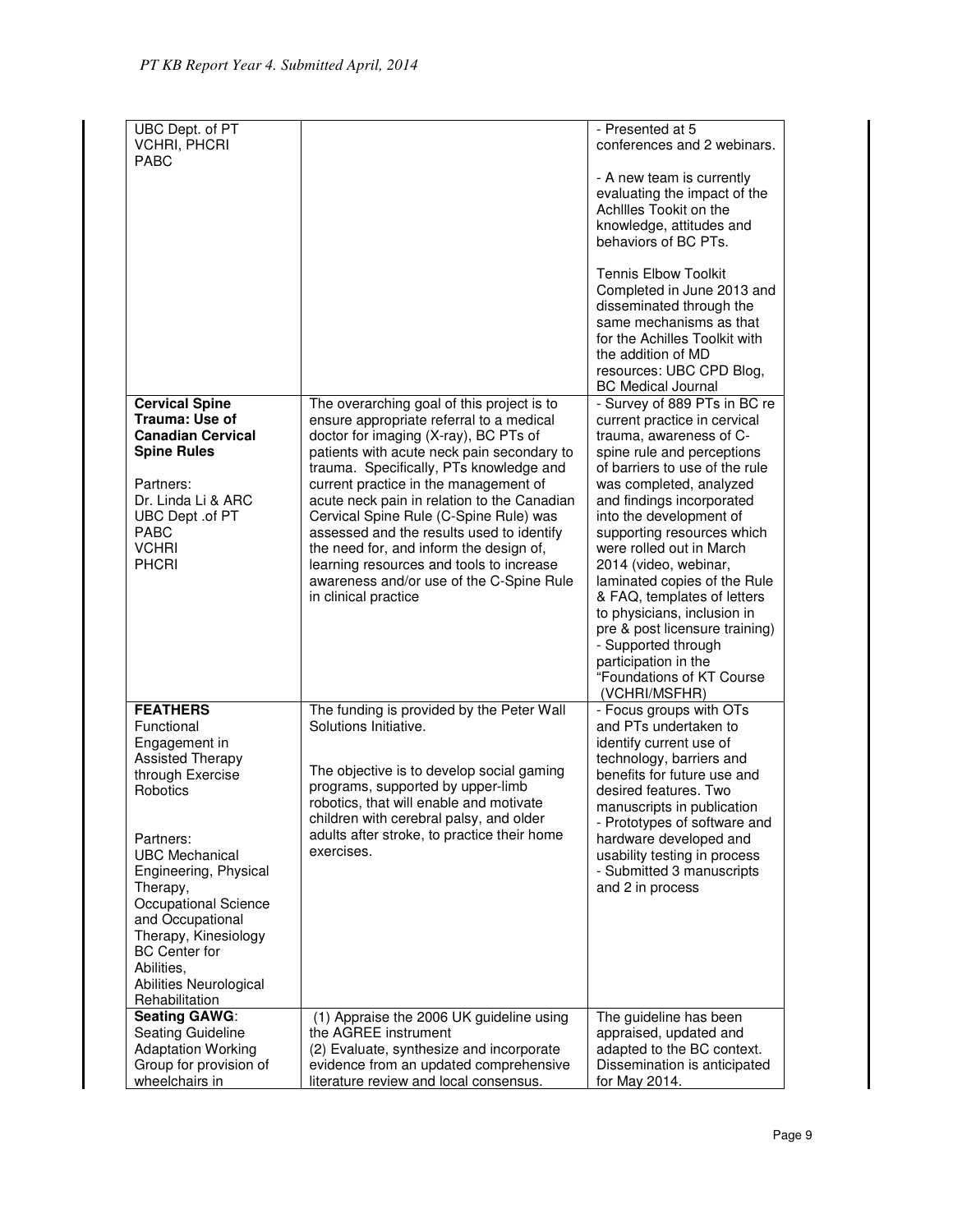| progressive<br>neuromuscular<br>disease<br>- Partners:<br>BCC&W, Sunnyhill<br>Hospital, GF Strong,<br>UBC Dept of PT,<br>UBC Dept of<br>Occupational Science<br>& Occupational<br>Therapy, VCH                                                                                               | (3) Incorporate information appropriate for<br>specific progressive neuromuscular<br>diseases.<br>(4) Ensure the update guideline reflects the<br>needs and practice environment of BC<br>therapists.                                                                                                                                                                                                                                                                                | It will be loaded on<br>www.childdevelopment.ca<br>and cross linked to<br>www.therapybc.ca                                                                                                                                     |
|----------------------------------------------------------------------------------------------------------------------------------------------------------------------------------------------------------------------------------------------------------------------------------------------|--------------------------------------------------------------------------------------------------------------------------------------------------------------------------------------------------------------------------------------------------------------------------------------------------------------------------------------------------------------------------------------------------------------------------------------------------------------------------------------|--------------------------------------------------------------------------------------------------------------------------------------------------------------------------------------------------------------------------------|
| <b>SAFEMOB</b><br>Safe mobilization of<br>the acutely ill patient<br>- Partners: UBC Dept<br>of PT, PABC, VCH,<br>PH <sub>C</sub>                                                                                                                                                            | (1) To develop a concise tool which guides<br>physiotherapy clinicians in evidence-<br>informed-decision-making (EIDM) relevant<br>to the safe mobilization of the acutely ill<br>patient.                                                                                                                                                                                                                                                                                           | Completed. Supporting<br>resources were also<br>developed, disseminated<br>and posted. A recorded<br>webinar providing case<br>histories demonstrating<br>how to utilize the<br>resource is also posted.<br>Shared nationally. |
| <b>Enhancing</b><br>physiotherapy best<br>practice in issues of<br>skin & wound care<br>- Partners: PABC,<br>VCH, PHC, PT Skin &<br><b>Wound Care</b><br>Committee.<br>Interdisciplinary Skin<br>& Wound Care<br>Committee; UBC<br>Dept of Occupational<br>Science &<br>Occupational Therapy | (1) To increase the awareness of BC<br>PTs regarding the role of PTs in the<br>prevention, assessment & management<br>of skin & wound care issues.<br>(2) To increase the number of BC PTs<br>who undertake a basic risk assessment<br>and utilize basic interventions for<br>prevention & management of skin &<br>wound care issues.<br>(3) To provide information to BC PTs on<br>where to find guidance on and training<br>in advanced assessment and<br>intervention techniques. | Completed. An array of<br>resources (lectures,<br>practical demonstrations,<br>handouts, equipment list,<br>reference list) has been<br>developed and posted on<br>the PABC website.                                           |

 $\overline{\phantom{a}}$ 

## **Goal 5: Provide progress reports and a year-end report to the funding partners**

- Intermittent email updates on the progress on each of the goals
- Coordinate a meeting of funding partners in December 2009 providing a progress report and opportunity for discussion
- Provide a year-end report detailing the successes achieved in the inaugural PT KB position and recommendations for the future growth of the role

The PT KB will provide all documentation to funding partners with sufficient opportunity to review prior to meetings and will revise, within 2 weeks of receipt of revisions requested by the funding partners.

## **Year end report**

Email updates of the progress on the goals are communicated intermittently to the Steering Committee. Updates are also provided annually on the PABC and UBC Dept of PT websites. The 6 Month report was submitted December 9 2009 , Year 1 report September 13, 2010, Year 2 report October 20 2011 and Year 3 April 4 2013.

#### **Next steps**

Continue intermittent updates via email, annual reports and 6 monthly updates on websites.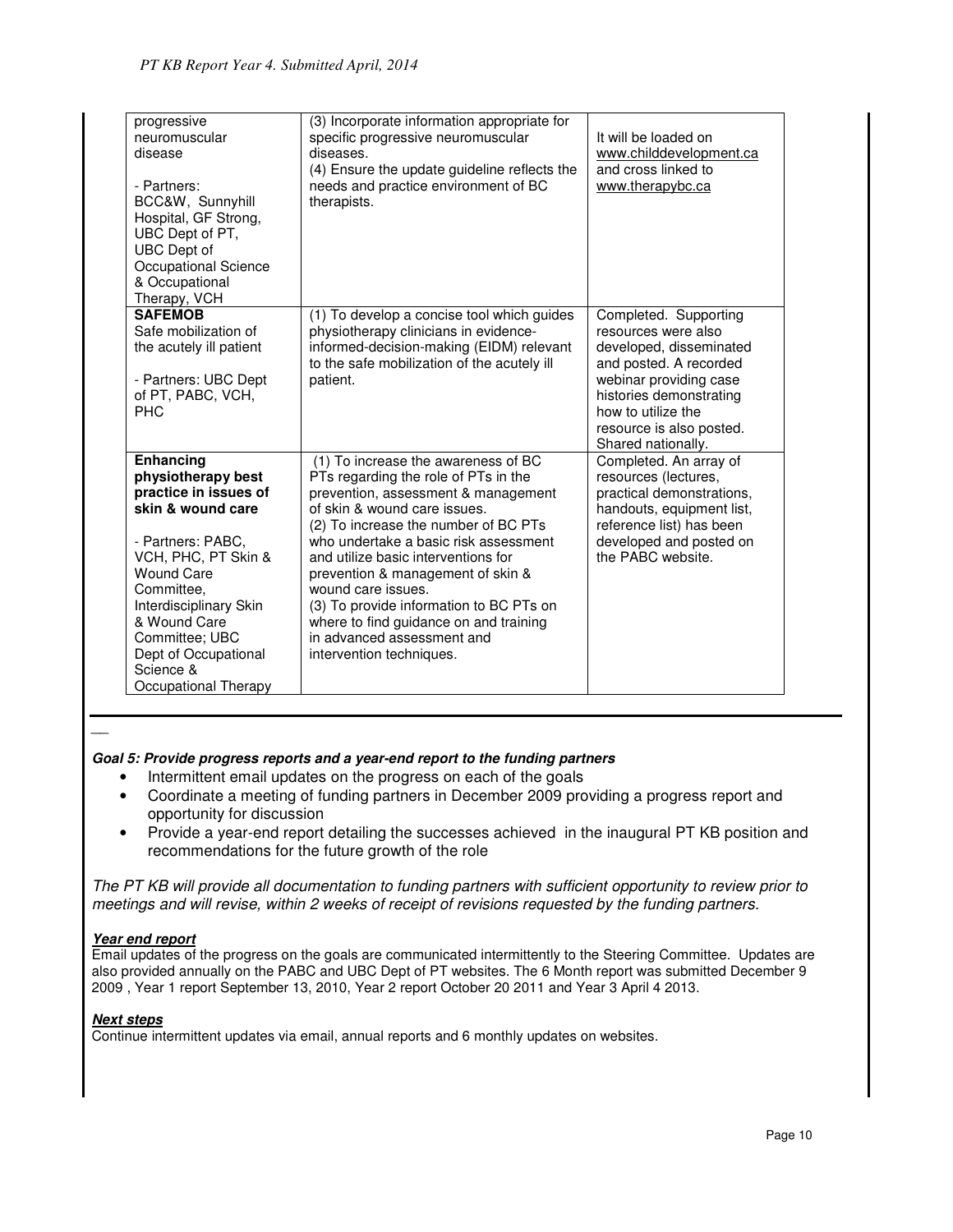# **2. ADDITIONAL ACTIVITIES / DELIVERABLES**

In addition to activities related to fulfilling the above-stated goals, the following activities and key events have been undertaken/occurred:

## **Meetings with Steering Committee**

Annual review

## **Needs Assessment**

- Undertook a needs assessment in Year 1 for clinicians, academics and faculty & posted executive summary & results. Results informed Action Plan. Next anticipated call for proposals Fall 2014.

# **Activities for The UBC Department of PT**

Interviewed by External Review Committee. The final report stated:

 *PT faculty members have been successful in integrating with the clinical environment, ensuring that practice informs research and vice versa. The position of knowledge broker is exceptional and highly valued. There is great potential for further advancing the position of knowledge broker with potential partners"* 

- Facilitated development of Clinician Scientist position with Fraser Health Authority and the Arthritis Research Center
- Consulting member: UBC Faculty of Medicine Progress of Research Innovation and Excellence Working Group: Subgroup on Effective and Timely Dissemination of Research Findings
- Interviewed by Accreditation team re PT KB role
- Member: Dept. of PT Clinical Faculty Appointments, Reappointments and Promotions Committee
- Assist Faculty for KT components of grant submissions eg. Dr Kristin Campbell CIHR Young Scientist Award & Dr Virji-Babul: MSFHR Scholar Award
- Evaluator: MPT Posters
- Advisor for MPT 'Virtual Patient Project"
- Co-supervisor MPT project 2013/2014 MPT project PHTH 526
- Faculty meetings
- Submission of articles for newsletters
- Member WICKED: West coast Inter-professional Clinical Knowledge Evidence Disseminator

# **Activities for PABC**

- Developed decision tree and supporting resources for BC Medical Association for GP referral to PTs for patients with inflammatory arthritis and osteoarthritis
- Established partnership with BC Pharmacy Association: conference presentation, newsletter article, decision-tree for guiding pharmacists in appropriateness of directing patients to physiotherapy
- Reviewed and responded to WorkSafe BC decision re osteoarthritis of the carpometacarpal joint
- Synthesized and posted resources on the PABC website for evidence-informed physiotherapeutic management of arthritis and osteoarthritis
- Developed the curriculum for and co-presented PABC webinar: Electrophysical Agents for Physical Therapy Assistants
- Submitted articles in each of the quarterly newsletters
- Assist PABC Knowledge Broker task force members in writing articles for newsletters
- Assist PABC members with requests for and interpretation of evidence for practice
- Assist PABC staff with specific requests for information from PABC members
- Assist PABC librarian with selection of resources for monthly member emails and for the website
- Curriculum development, coordinate presenters and co-present webinar journal clubs
- Presentation at PABC Practice Forum: "Our projects, Your practice"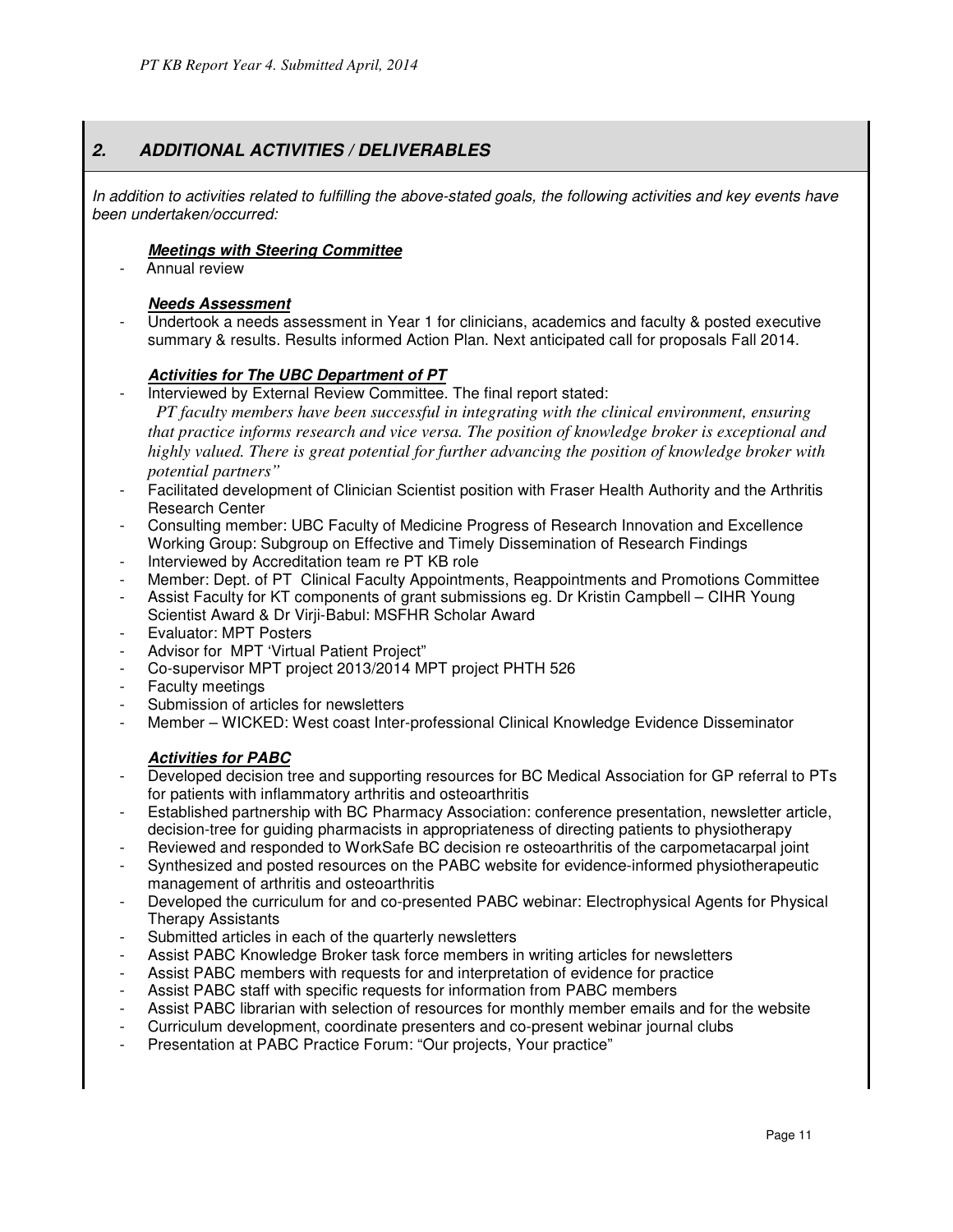# **Activities for VCHRI & PHCRI**

- MSFHR SPOR unit LOI team member: PHCRI, VCHRI, BCCRIN
- PHCRI Research Leaders meetings
- PHCRI Community Engagement meetings
- KT & Community Engagement for VCHRI
- Member of Healthcare Education and Research Rounds (HEARR) Action Team for InspireNet
- Member of InspireNet's Fall Conference Working Group (IFWG): Connect 2014: KT for Specific Audiences
- Received "Leading Practice Award' from Accreditation Canada for PHC
- Developed decision-making aids for use of heat/cold in acute, rehabilitation and residential care settings
- Synthesis of evidence on mobilization for femoral lines
- Co-presenter for Healthcare Education and Research Rounds: DVT are TEDs enough?
- Participation on PT and Interdisciplinary Skin & Wound Committees
- Mentor for PHC and VCH Research Challenge Teams
- Consultant for PHCRI KT issues
- Consultant for VCHRI KT issues
- Presentation at VCH/PHC STEP UP PT Education & Research Day; invited speaker.
- Led interdisciplinary team of surgeons, Nurse Practitioner, OT, PTs to successful unfunded RCT to address a clinical question regarding best practice in cooling & compression post TKR

# **Other**

- Award of Excellence for Research / Knowledge Translation
- Catalyst and co-author for significant changes to 2 Practice Standards for the College of Physical Therapists of British Columbia: (#2) Electrophysical Agents and (#3) Assignment of a Task to a Physical Therapy Support Worker

# **Presentations**

- Provincial Physiotherapy Practice Forum: "Our projects: Your practice"
- Canadian Physiotherapy National Conference, Montreal: "How to unite evidence, theory and experience to enhance evidence-informed practice using the example of a KT initiative to inform clinical management of tendinopathy"
- American Congress of Rheumatology, San Diego: Invited presenter & panelist Clinical Focus Course: Outcome Measurement
- Vancouver Whitecaps Medical Team: Electrophysical Agents for Inflammation
- Northern Health Authority: Electrophysical Agents Update (full day course)
- UBC Faculty of Medicine Postgraduate Workshop: KT in the Trenches of Health Care"
- Reaching out with Arthritis Research (ROAR): Does a Google a Day Keep the Doctor Away?

# **Professional Development**

- Core Committee, Professional Development Committee & Member: BC Knowledge Translation Community of Practice (with MSFHR)
- VCHRI / MSFHR Knowledge to Action workshop
- KT Canada webinars: Wikis and Collaborative writing applications as KT interventions in health care
- Community Health Networking Works (CHNET) webinars: Why do we care about evidence synthesis?
- Member Knowledge Mobilization Forum Chats /Ontario Knowledge Transfer and Exchange Community of Practice: Social media and the knowledge mobilization process; Knowledge mobilization and measurement; A Rose by any other name – Who are we? What do we do? And who do we do it for?; International knowledge mobilization/knowledge translation and exchange examples; Equity in research partnerships; Barriers to knowledge mobilization and how to address them; Social media strategy; Interface – Where research meets action. Who should do what?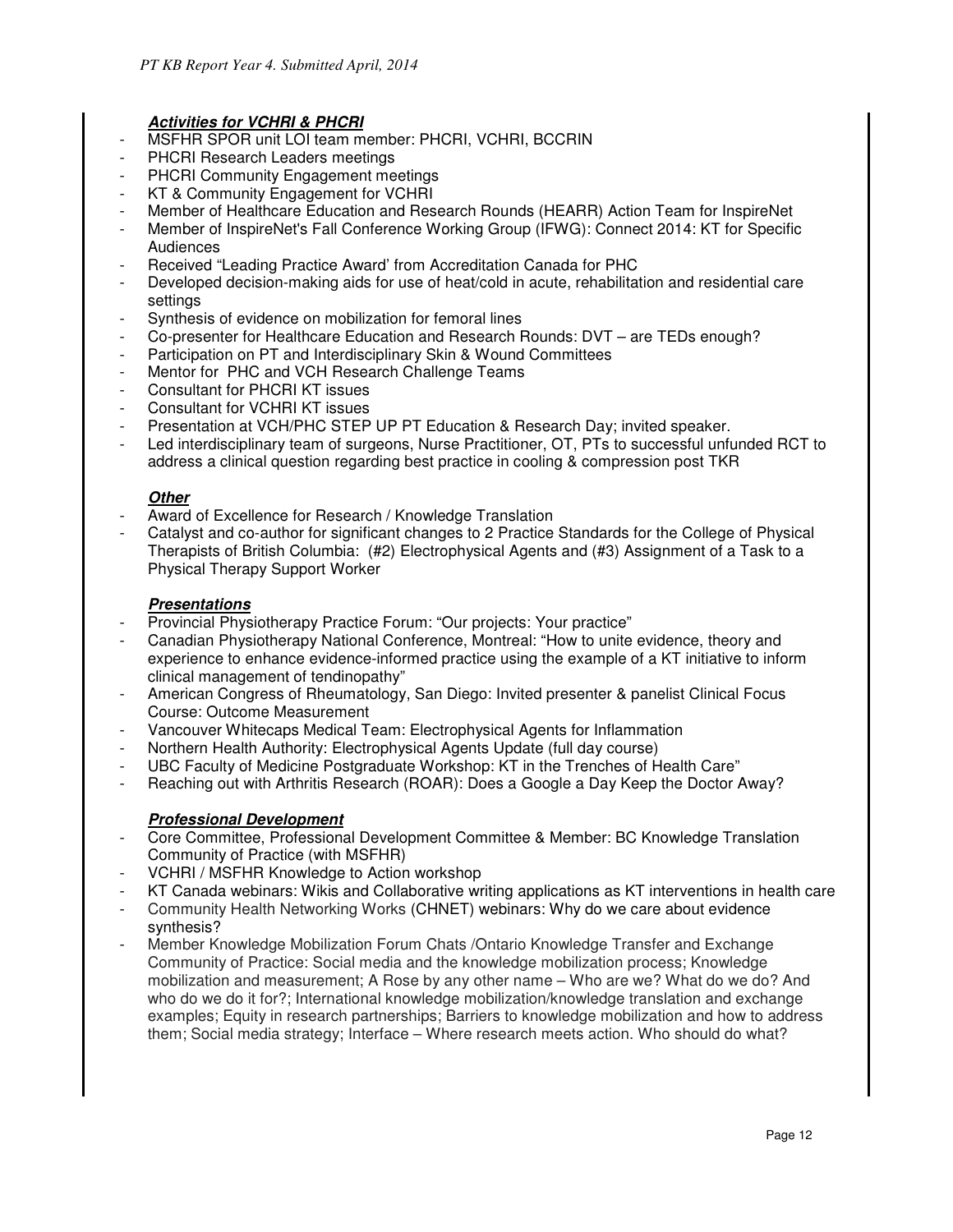# **Publications**

Year 4: 11 (6 published, 1 in press, 2 submitted, 2 in process) Year 3: 10 (3 published; 1 in press; 4 submitted; 2 in process) Year 2: 5 (4 published; 1 submitted) Year 1: None

# **Published**

Robinson J, **Hoens A**, Scott, A. Treatment options for tennis elbow. BC Medical Journal. 2013; 55(8), 381-393.

**Hoens A,** Camp PG, Reid WD. Knowledge Brokering: An Innovative Model for Supporting Evidence-Informed Practice in Respiratory Care. Canadian Respiratory Journal. Can Respir J. 2013 Jul-Aug;20(4):271-4 Reid, WD & **Hoens AM**. Clinician's commentary, You et al. Physiotherapy Canada. 2012: 64(2).

Camp PG, Reid WD, Yamabayashi C, Brooks D, Goodridge D, Chung, F, Marciniuk DD, Neufeld A, **Hoens A**. Safe and effective prescription of exercise in acute exacerbations of chronic obstructive pulmonary disease: Rationale and methods for an integrated knowledge translation study. Canadian Respiratory Journal. Can Respir J. 2013 Jul-Aug;20(4):281-4.

Scott A, Docking S, Vicenzino B, Alfredson H, Zwerver J, Lundgren K, Finlay O, Cook J, Fearon A, Purdam C, Brasher P, **Hoens A**, Robinson J, Danielson P. Sports and exercise-related tendinopathies: A review of selected topical issues by participants of the 2<sup>nd</sup> International Scientific Tendinopathy Symposium (ISTS) - Vancouver 2012. Br J Sports Med. 2013 Jun;47(9):536-44. doi: 10.1136/bjsports-2013-092329. Epub 2013 Apr 12

Li LC, Cott C, Jones CA, Badley EM, Davis AM, PEOPLE Meeting Participants. Improving Primary care in Chronic Musculoskeletal Conditions through Digital Media: The PEOPLE Meeting. JMIR Research Protocols.JMIR Res Protoc. 2013 Mar 8;2(1):e13. doi: 10.2196/resprot.2267

## **In press**

McAuley C, Westby MD, **Hoens A,** Troughton D, Field R, Duggan M, Reid WD. A survey of Physiotherapists' experience using outcome measures in total hip and knee. Physiotherapy Canada. 2014 Advance online article doi:10.3138/ptc.2013-34

## **Submitted**

Shadgan B, Pakravan AH, **Hoens A,** Reid WD. Effects of local cold spray on subcutaneous and intramuscular blood flow and oxygenation. Research in Sports Medicine.

Bech M, Moorhen J, Cho M, Lavergne MR, Stothers K, **Hoens AM**. DEVICE OR ICE: The effect of consistent cooling using a device compared to intermittent cooling using an ice bag after Total Knee Arthroplasty. Physiotherapy Canada

## **In process**

Tatla S, Shirzad N, **Hoens AM**, Li, LC, Lohse KL, Virji-Babul N. Clinicians Therapists' perceptions of technology use in upper limb rehabilitation.

Lam MY, Tatla S, Lohse K, **Hoens AM**. Perceptions of technology and its use for therapeutic exercises in individuals with hemiparesis: Focus group findings.

# **3. RESEARCH GRANT ACTIVITY**

Year 4: 1/6 grant applications successful\*: Total funding: \$6,000 \*awaiting results on 4/6

Year 3: 2/10 grant applications successful: Total funding: \$441,991

Year 2: 2/7 grant applications successful: Total funding secured = \$370,000

Year 1: 3/7 grant applications successful; Total funding secured = \$374,319

Note: 3 submitted Dec-Mar 2014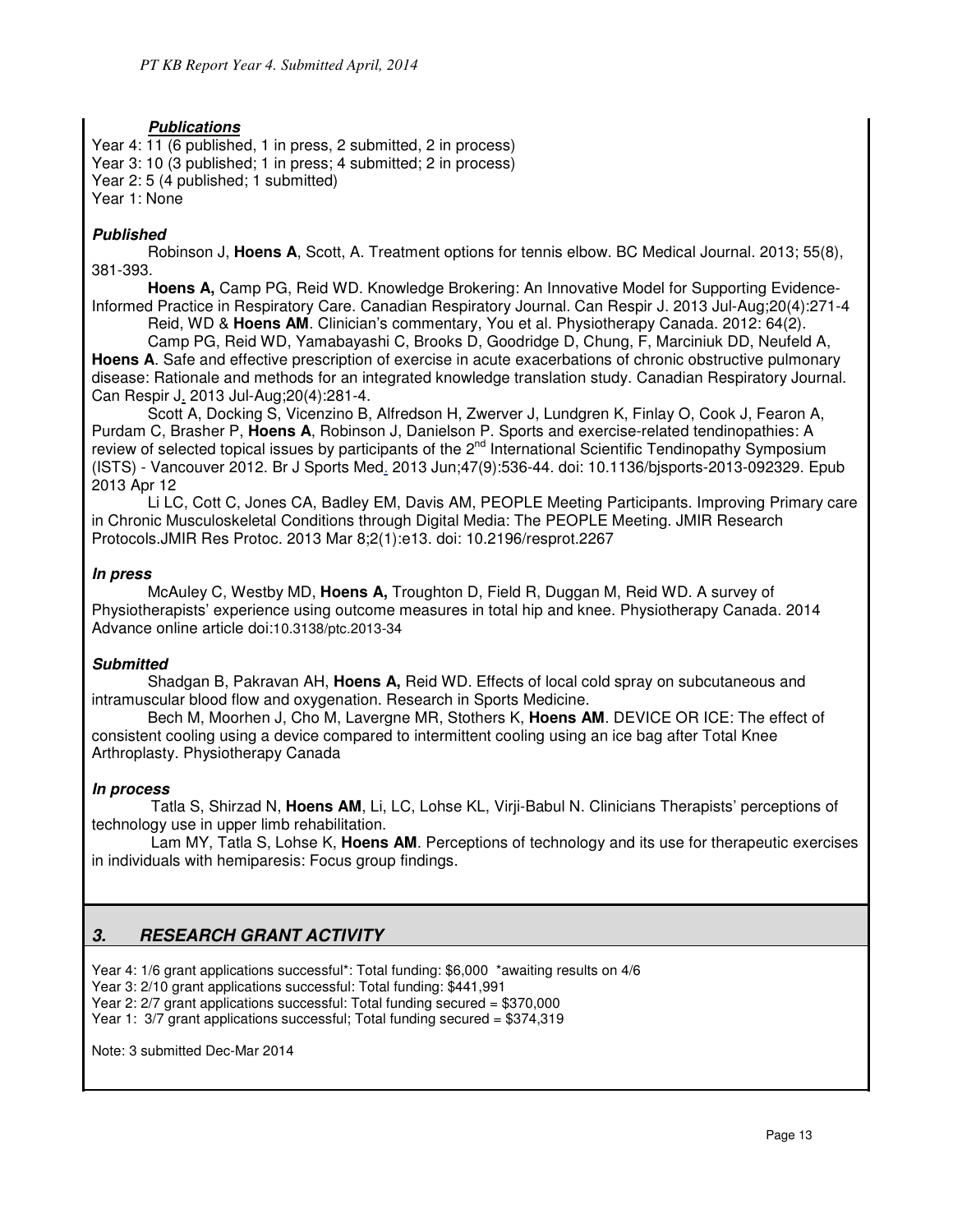| <b>Funding</b> | <b>Title</b>                               | PI       | <b>PT KB Role</b> | \$          | <b>RESULT</b> |
|----------------|--------------------------------------------|----------|-------------------|-------------|---------------|
| Agency         |                                            |          |                   |             |               |
| Canadian       | <b>Achilles Tendinopathy</b>               | Dr A     | Co-investigator   | \$5,000     | Awaiting      |
| Physiotherapy  | Toolkit: Development                       | Scott    |                   |             | result        |
| Foundation     | of an App                                  |          |                   |             |               |
| <b>CIHR</b>    | Supporting Physical                        | Dr. L Li | Co-investigator   | \$199,328   | Awaiting      |
| Knowledge to   | activity & Reducing                        |          |                   |             | result        |
| Action         | sedentary behavior in                      |          |                   |             |               |
| <b>CIHR</b>    | Arthritis (SUPra)<br>Knowledge translation | Dr. L Li | Knowledge         | \$597,868   | Awaiting      |
|                | to optimize mobility                       |          | user              |             | result        |
|                | independence in older                      |          |                   |             |               |
|                | adults: Improving                          |          |                   |             |               |
|                | Cognitive & jOint                          |          |                   |             |               |
|                | health Network                             |          |                   |             |               |
|                | (ICON)                                     |          |                   |             |               |
| Canadian Lung  | Contributing factors to                    | Dr. D    | KB support        | \$23,809    | Awaiting      |
| Association /  | pain experienced by                        | Reid     |                   |             | result        |
| CHRP           | people living with                         |          |                   |             |               |
|                | COPD                                       |          |                   |             |               |
| <b>VCHRI</b>   | $\overline{HipE}$ – challenging            | S. Ting  | KB support        | \$6,000     | Funded        |
| Research       | the norm. Can a web-                       |          |                   |             |               |
| Challenge      | based audio-visual<br>tool influence PTs'  |          |                   |             |               |
|                | knowledge and self-                        |          |                   |             |               |
|                | efficacy for effective                     |          |                   |             |               |
|                | post-THA exercise                          |          |                   |             |               |
|                | prescription?                              |          |                   |             |               |
| <b>CHRP</b>    | <b>Balance Training</b>                    | Dr. van  | Collaborator      | \$150,000   | Withdrawn     |
|                | using a Robotic                            | der Loos |                   | for each of |               |
|                | Platform in Post-                          |          |                   | 3 years     |               |
|                | stroke Rehabilitation                      |          |                   |             |               |

## **4. Key Messages from Year 4**

Unsolicited invitations - KT Training Framework (MSFHR); SPOR Support Unit LOIs; UBC School of Public and Population Health KT Course, Canadian Respiratory Journal (KT Special Issue), BC Medical Journal, Physiotherapy Canada editorial, Presentations at American and Canadian Rheumatology Conferences, Interview for Pain Science Division, University of Alberta webinar, BC Pharmacy Association Conference

Unanticipated revenue generation: invited presentations (see attached budget)

KT skill enhancement: Development of decisional conflict and decision aids, usability testing, development of quality indicators, incorporation of digital media and social media in KT. These skills are transferrable to any area of practice for future projects.

Unprecedented reach: e.g. Achilles Tendinopathy Toolkit 16,000 views from 45 countries; AECOPD Systematic Review 13,000 views

New partnerships: BC Medical Association, BC Pharmacy Association, BCCRIN

Development of resources and feedback of appreciation for practice change: e.g. Lateral Epicondyle Tendinopathy Toolkit UBC FOM CPD "This Changed My Practice" Blog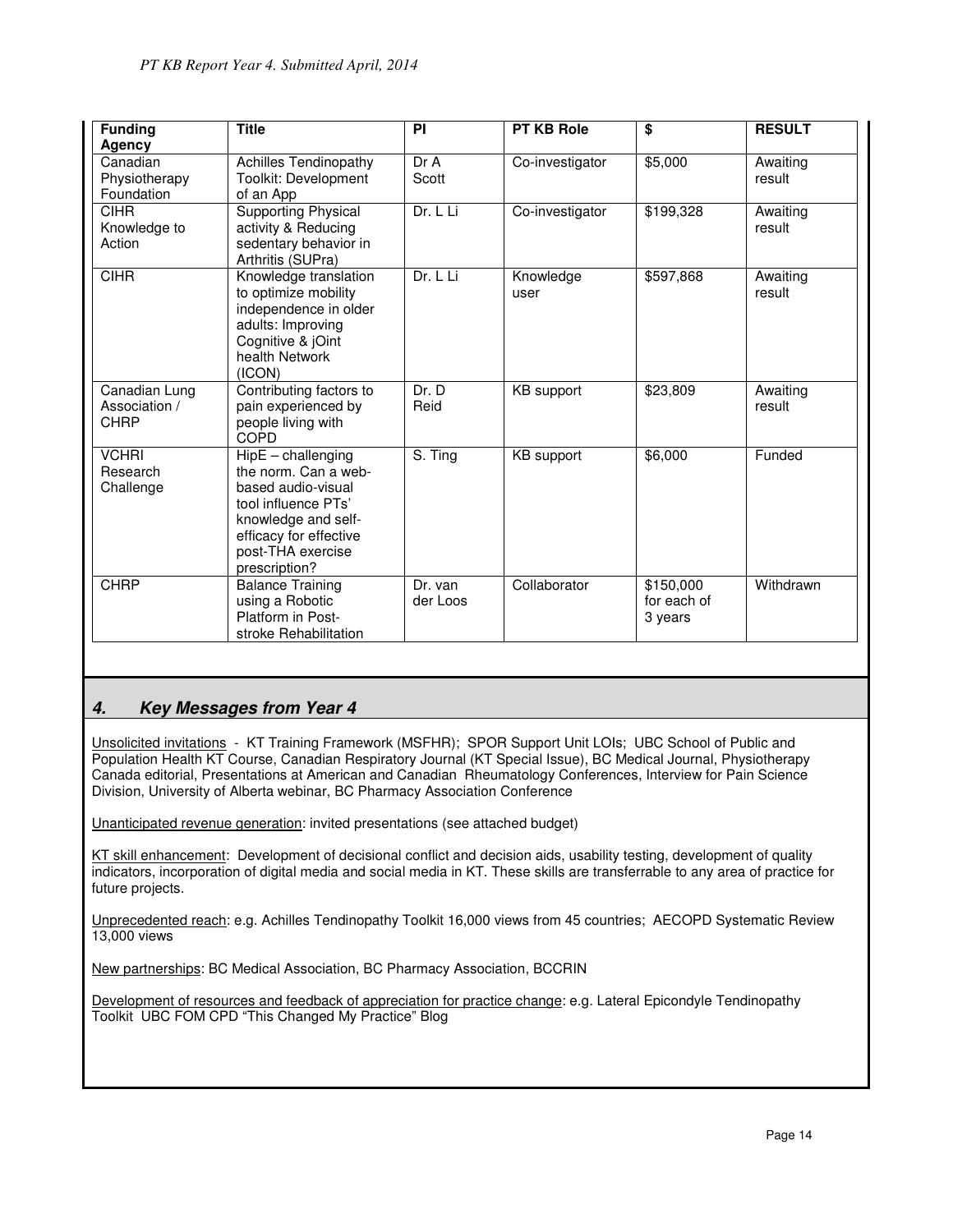#### **Major KT initiatives for release in Year 5**

Videos: http://www.mediafire.com/watch/0q4b7xa5ikwk51y/C-Spine-Video-Final.mp4 Learning Modules: CESEI https://www.cesei.org/login.php?pId=0 Templates of discharge letters Incorporation of resources into pre-licensure and post-licensure education Decision aides to attenuate decisional conflict Discrete choice analysis to direct service delivery App

# **5. Proposed Priorities for Year 5**

**Call for proposals for new project** 

#### **Impact evaluation**

- Formal evaluation of the knowledge broker role
- Discussions underway with MSFHR to partner in the evaluation

#### **Continue to enhance KT skills**

- Priorisation of service provision Discrete choice analysis for allocation of resources
- KT leadership of ICON (Network Catalyst Grant) Co-leading the KT Core Facility

#### **Build and sustain KT**

- MSFHR KT Training Framework
- Training KBs (ICON grant & possible UBC interdisciplinary course)